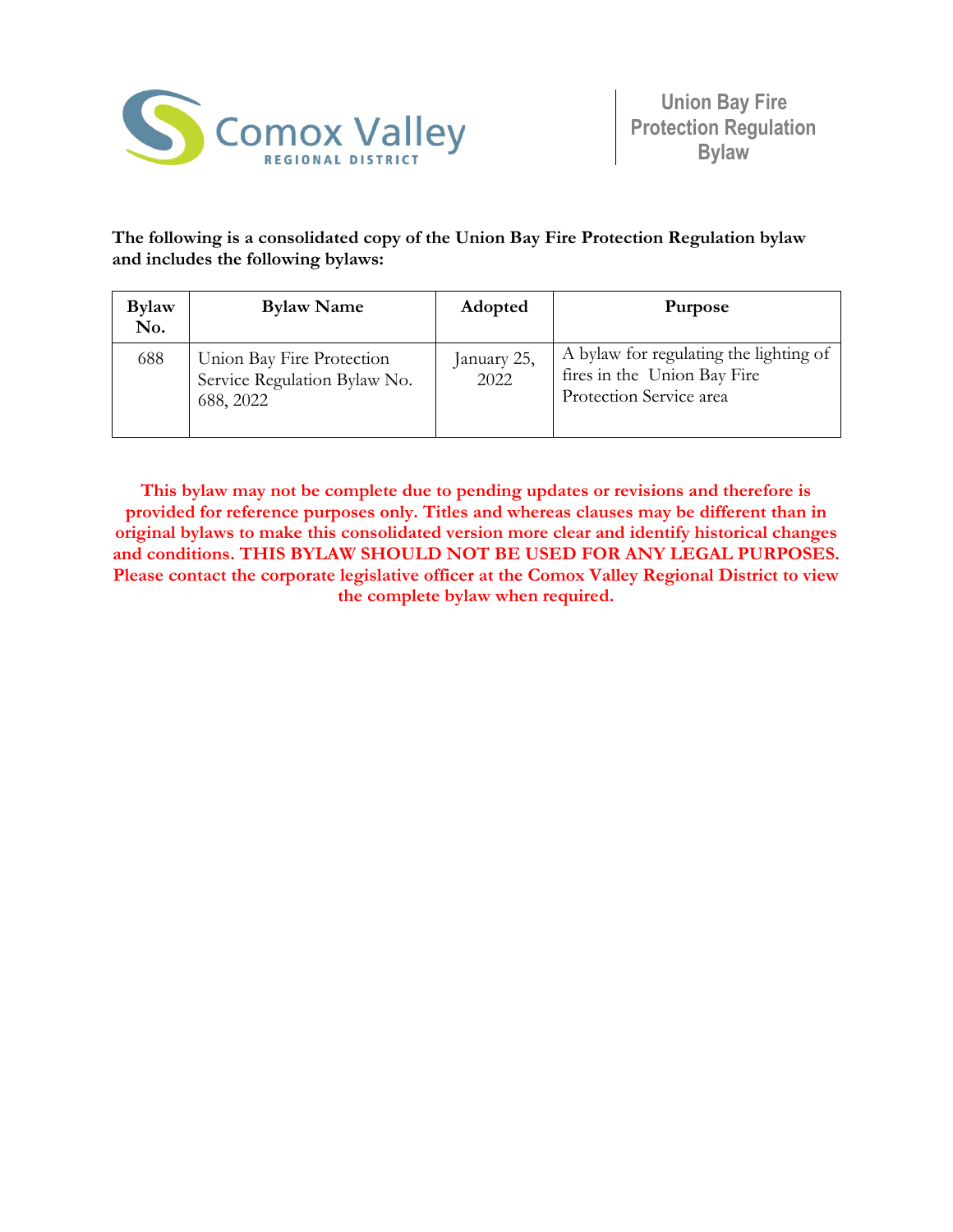# **COMOX VALLEY REGIONAL DISTRICT**

## **BYLAW NO. 688**

## **A bylaw for regulating the lighting of fires in the Union Bay Fire Protection Service area**

**WHEREAS** the board adopted bylaw No. 658 being "Union Bay Fire Protection Service Establishment Bylaw No. 658" on August 10, 2021 to establish a service for the purpose of providing fire protection to the community of Union Bay;

**AND WHEREAS** the regional district board may, by bylaw, regulate the activities under the service, including establishing regulations for the lighting of fires in the Union Bay Fire Protection Service area;

**NOW THEREFORE** the board of the Comox Valley Regional District in open meeting assembled enacts as follows:

#### **Definitions**

- 1. For the purposes of this bylaw, unless the context otherwise requires:
	- (a) "beach fire" means an outdoor fire located on all land below the natural boundary of a body of water;
	- (b) "camp fire" means an outdoor fire started and maintained for warmth, cooking, or ceremonial purposes only.
	- (c) "extraordinary fire" means an emergency response call that, in the opinion of the fire chief, acting reasonably, requires any of the use of:
		- foam or fire retardant gels in excess of 200 litres
		- fire crew and fire truck for longer than 12 hours
		- specialized machinery
		- mutual aid resources for longer than 6 hours
	- (d) "extraordinary fire costs" means costs, over and above those costs associated with an emergency response that is not an extraordinary fire;
	- (e) "fire chief" means the fire chief of the Union Bay Fire Rescue or their designate in the absence of the fire chief;
	- (f) "fire department" means the Union Bay Fire Rescue;
	- (g) "high risk activity" means mechanical brushing; disk trenching; preparation or use of explosives; using fire- or spark-producing tools, including cutting tools; using or preparing fireworks or pyrotechnics; grinding, including rail grinding; mechanical land clearing; clearing and maintaining rights of way, including grass mowing; any of the following activities carried out in a cutblock excluding a road, landing, roadside work area or log sort area in the cutblock;
		- i. operating a power saw;
		- ii. mechanical tree felling, woody debris piling or tree processing, including delimbing;
		- iii. welding;
		- iv. portable wood chipping, milling, processing or manufacturing;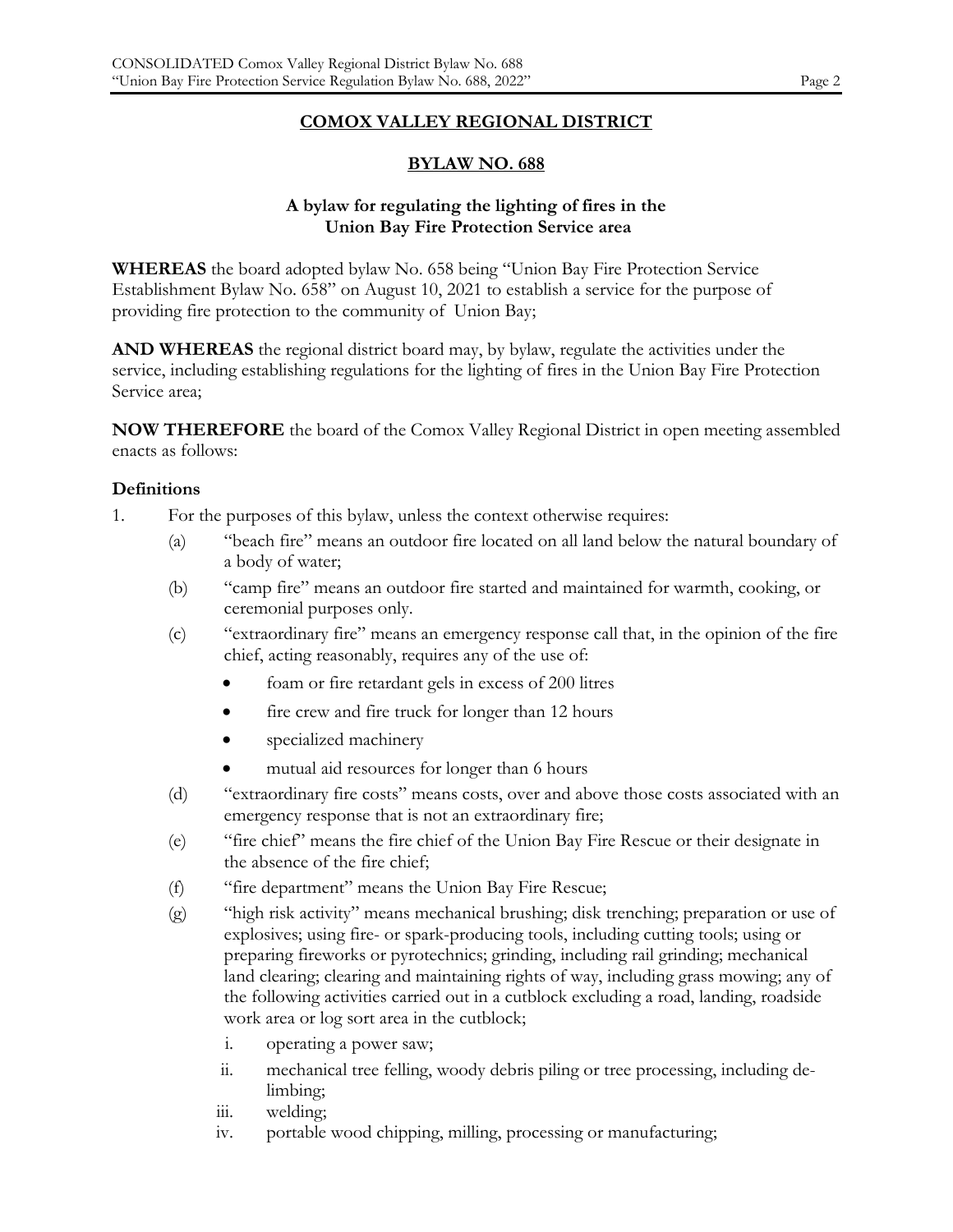- v. skidding logs or log forwarding unless it is improbable that the skidding or forwarding will result in the equipment contacting rock;
- vi. yarding logs using cable systems;
- (h) "natural boundary" means the visible high water mark of any lake, river, stream or other body of water where the presence and action of the water are so common and usual and so long continued in all ordinary years, as to mark on the soil of the bed of the body of water a character distinct from that of its banks, in vegetation, as well as in the nature of the soil itself.
- (i) "noxious material" means any material which, when burned, produces harmful and polluting exhaust fumes into the air and/or leaves residues which are harmful and polluting, including but not limited to gasoline, oil, kerosene, rubber, tires, oil, tar, asphalt shingles, battery boxes, plastic material, polypropylene, polystyrene, electric wires, plastic pipe, adhesives, hydro carbons or any similar noxious material which may be toxic and which may or may not produce heavy black smoke or create a noxious odor.
- (j) "outdoor fire" means a fire in the open air where the products of combustion are not conveyed and disposed of by means of a chimney constructed and maintained in accordance with the B.C. Building Code and the B.C. Fire Code and excludes beach fires and camp fires.
- (k) "yard waste" means organic yard waste materials such as garden refuse and prunings.

# **General conditions**

- 2. (1) This bylaw applies to outdoor fires, beach fires and camp fires on all privately-owned and publicly-owned properties located in the Union Bay fire protection service area.
	- (2) In the event of a conflict between a provision of this bylaw and a provision of the *National Fire Code of Canada*, or the *Wildfire Act and Regulation* (British Columbia), the provisions of the *National Fire Code of Canada*, or the *Wildfire Act and Regulation* (British Columbia) shall prevail.
	- (3) Except as permitted by this bylaw, no person shall start or maintain an outdoor fire, a beach fire or camp fire.
	- (4) (a) If the fire chief is of the opinion that conditions are not safe for an outdoor fire, beach fire or camp fire, owing to drought, lack of precipitation, accumulation of flammable materials, wind conditions or any other reason and the Provincial and Federal Governments have not issued a fire ban, the fire chief may enact a fire ban.
		- (b) Where, in the opinion of the fire chief, adverse atmospheric conditions do not permit, or are not conducive to, the ready dissipation of smoke, the fire chief may impose a general ban on all outdoor fires, beach fires or camp fires for the duration of the said adverse conditions.
		- (c) Following the enactment of a closure pursuant to sections  $2(4)(a)$  and  $2(4)(b)$ of this bylaw, the fire chief will post a notice advising that outdoor fires, beach fires, camp fires and the burning of yard waste are not allowed and no person shall start or maintain an outdoor fire, a beach fire, a camp fire or burn yard waste until the notice is removed by the fire chief.
			- i. The fire chief will post copies of the notice in at least two locations where it is reasonable to expect that they will be visible to members of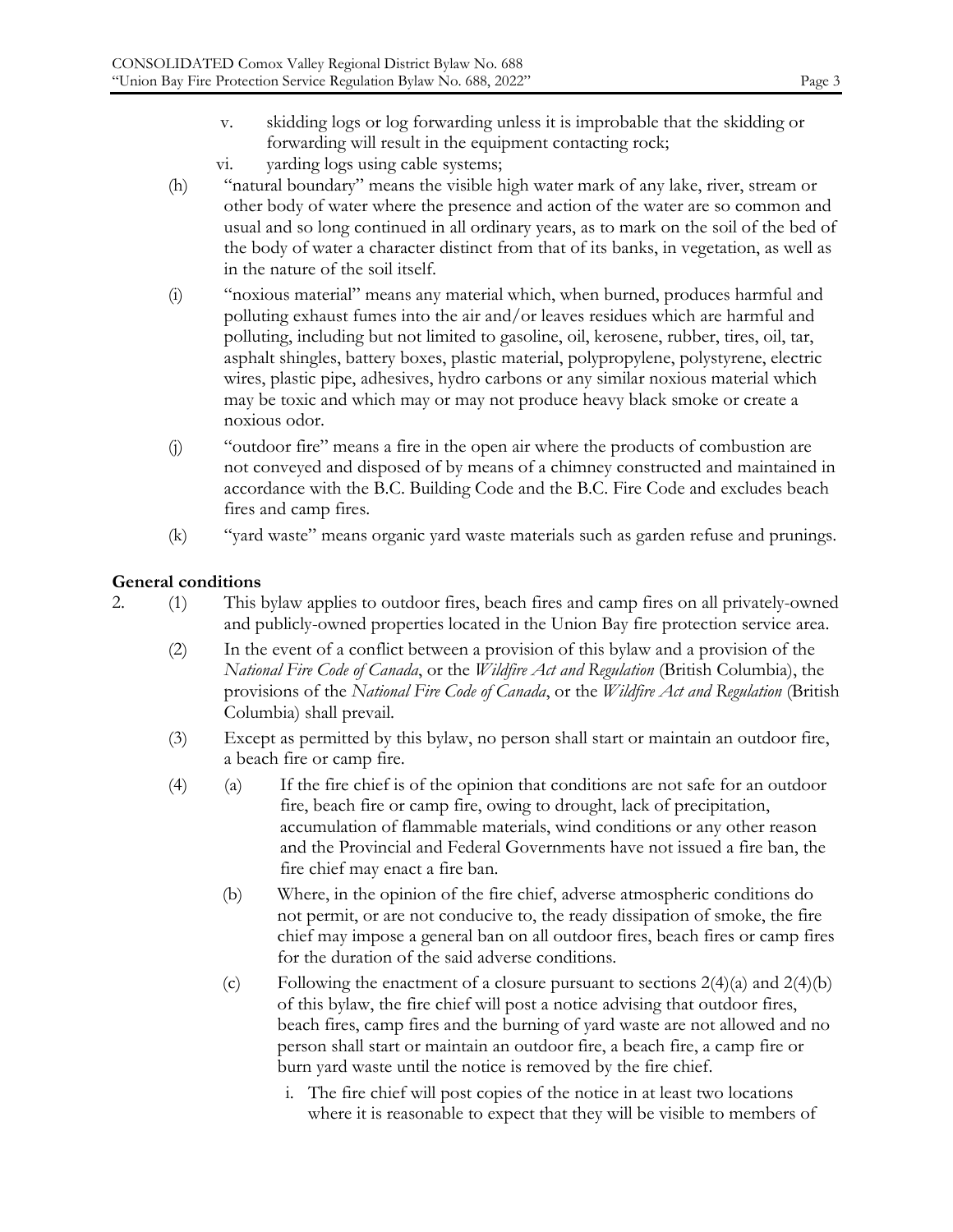the public, which may include the fire department's website or other social media.

- (5) No person shall burn any household garbage, animal organic waste, or noxious material.
- (6) Outdoor fires, beach fires and camp fires shall from the time they are ignited until they are completely extinguished be kept under control at all times and supervised by a person at least 16 years old.
- (7) No person shall obstruct or prevent the fire chief from carrying out inspections or enforcing the regulations of this bylaw.

# **Outdoor fires – permits**

- 3. (1) No person shall light, ignite, or maintain an outdoor fire or cause or permit an outdoor fire to be lit, ignited or maintained in the open air without first completing the application form and obtaining a fire permit from the fire chief.
	- (2) The burning of woody debris outdoors is only permitted when the forecast Province of British Columbia Ventilation Index is sufficient to disperse smoke within the service area.
	- (3) The fire chief may issue permits for outdoor fires and may attach to a permit whatever conditions in their opinion are advisable.
	- (4) The fire chief may withhold any permit or cancel any permit issued where in their opinion, the igniting of an outdoor fire may create a hazard to persons or property.
	- (5) A permit shall be in writing and is valid only for the purpose stated in the permit and for the time set out in the permit.
	- (6) A permit is not required for the burning of yard waste in a serviceable metal or masonry container fitted with a metal screen or grill of less than 9.5 mm (3/8 inch) mesh to restrict sparks or flying debris during the hours of sunrise to sunset unless a notice that permits will be required for all or any such outdoor fires during the period specified in the notice.
	- (7) Unless a notice is published that permits will be required during the period specified in the notice, no person is required to obtain a permit for the occasional burning of yard waste material from sunrise to sunset on any day from November 1<sup>st</sup> in any year to March  $31<sup>st</sup>$  of the following year, provided that the diameter of the pile does not exceed 2 meters.
	- (8) Burning of wooden construction material or household garbage is not permitted.
	- (9) Burning of stumps and land-clearing debris must be conducted in accordance with the *Environmental Management Act* "Open Burning Smoke Control Regulation".

### **Beach fires**

- 4. (1) Beach fires shall only be ignited with seasoned wood and used for warmth, cooking, or ceremonial purposes.
	- (2) Beach fires will be permitted only below the natural boundary and must be a minimum of three meters from driftwood, slash, grass or other combustible material.
	- (3) Beach fires shall be no larger than 50 cm in diameter.
	- (4) A person who ignites a beach fire shall ensure that an effective means of extinguishing the fire is available immediately adjacent to the fire at all times while the fire is maintained.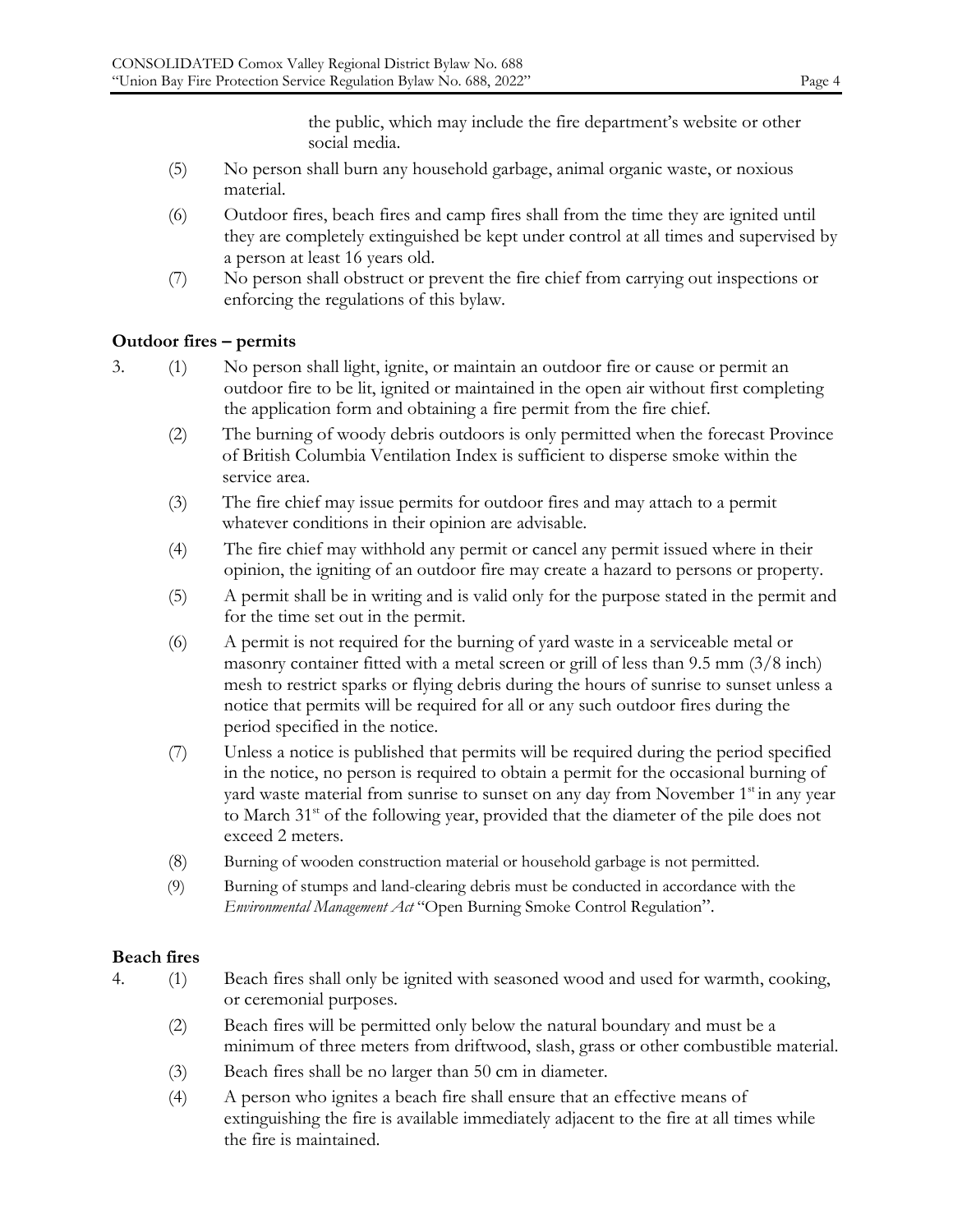(5) A beach fire must be completely extinguished with water and not by covering the fire with sand or other material.

# **Camp fires**

- 5. (1) Camp fires shall only be ignited with seasoned wood and used for warmth, cooking, or ceremonial purposes.
	- (2) No person shall ignite or maintain a camp fire within three meters of trees, stumps, logs, wooden structures or any other combustible material.
	- (3) No person shall ignite or maintain a camp fire greater than 50 cm in diameter.
	- (4) All flammable material shall be removed down to mineral soil for not less than one meter in all directions from the perimeter of the fire.
	- (5) A person who ignites a camp fire shall ensure that an effective means of extinguishing the fire is available immediately adjacent to the fire at all times while the fire is maintained.
	- (6) A camp fire must be completely extinguished with water and not by covering the fire with sand or other material

# **High risk activities**

6. If at any time the fire chief deems it advisable, the fire chief may order one or more high risk activities to be prohibited for a specified period of time.

# **Cost recovery fees and charges for extraordinary fires and scene security costs**

- 7. (1) The owner of property on which an extraordinary fire occurs or on which scene security costs are incurred shall be liable for a charge for extraordinary fire costs and/or scene security costs in accordance with the rates set out in Schedule A, as amended or replaced from time to time.
	- (2) The regional district may recover all costs and expenses it incurred incidentally to the taking of any measures pursuant to an extraordinary fire jointly and severally from any person who at the time had the charge, management or control of the building or property that is the subject of the charge, which costs and expenses are set out in Schedule A attached to and forming part of this bylaw. If that person fails to pay those costs and expenses within 6 months after they were incurred, the regional district may recover those costs and expenses from the owner of the building or property by direct invoice, together with costs and interest at a rate set out in the *Taxation (Rural Area) Act.* Default on those costs, expenses and interest will result in their being added to the property taxes of the owner of the building or property.

# **Penalties**

- 8. Every person who:
	- (a) contravenes or violates any provision of this bylaw or any permit or order issued under this bylaw;
	- (b) causes, suffers or permits any act or thing to be done in contravention or in violation of any provision of this bylaw or any permit or order issued under this bylaw; or
	- (c) neglects to do or refrains from doing anything required to be done by any of the provisions of this bylaw or any permit or order issued under this bylaw;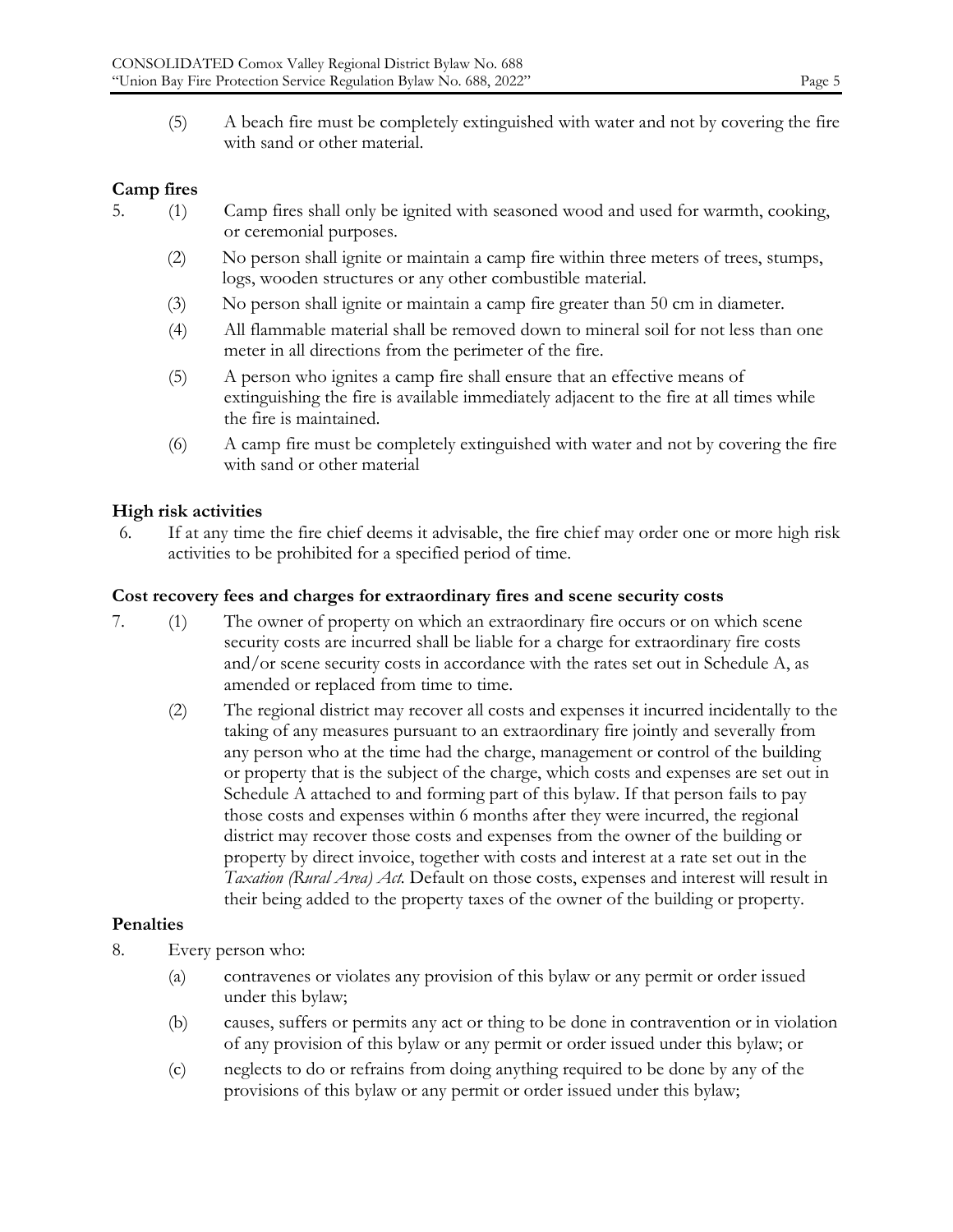commits an offence and shall be liable, on summary conviction, to a fine not exceeding \$2,000.00 and, where the offence is a continuing one, each day that the offence continues must be considered a separate offence.

#### **Severability**

9. Should any section or provision of this bylaw be declared by a court of competent jurisdiction to be invalid, such dcision will not affect the validity of the bylaw as a whole or any part thereof, other than the part so declared to be invalid.

#### **Repeal**

10. Union Bay Improvement District Bylaw No. 199 being "Fire Regulations Bylaw" and all amendments thereto, are hereby repealed.

### **Citation**

This Bylaw No. 688 may be cited for all purposes as "Union Bay Fire Protection Service Regulation Bylaw No. 688, 2022".